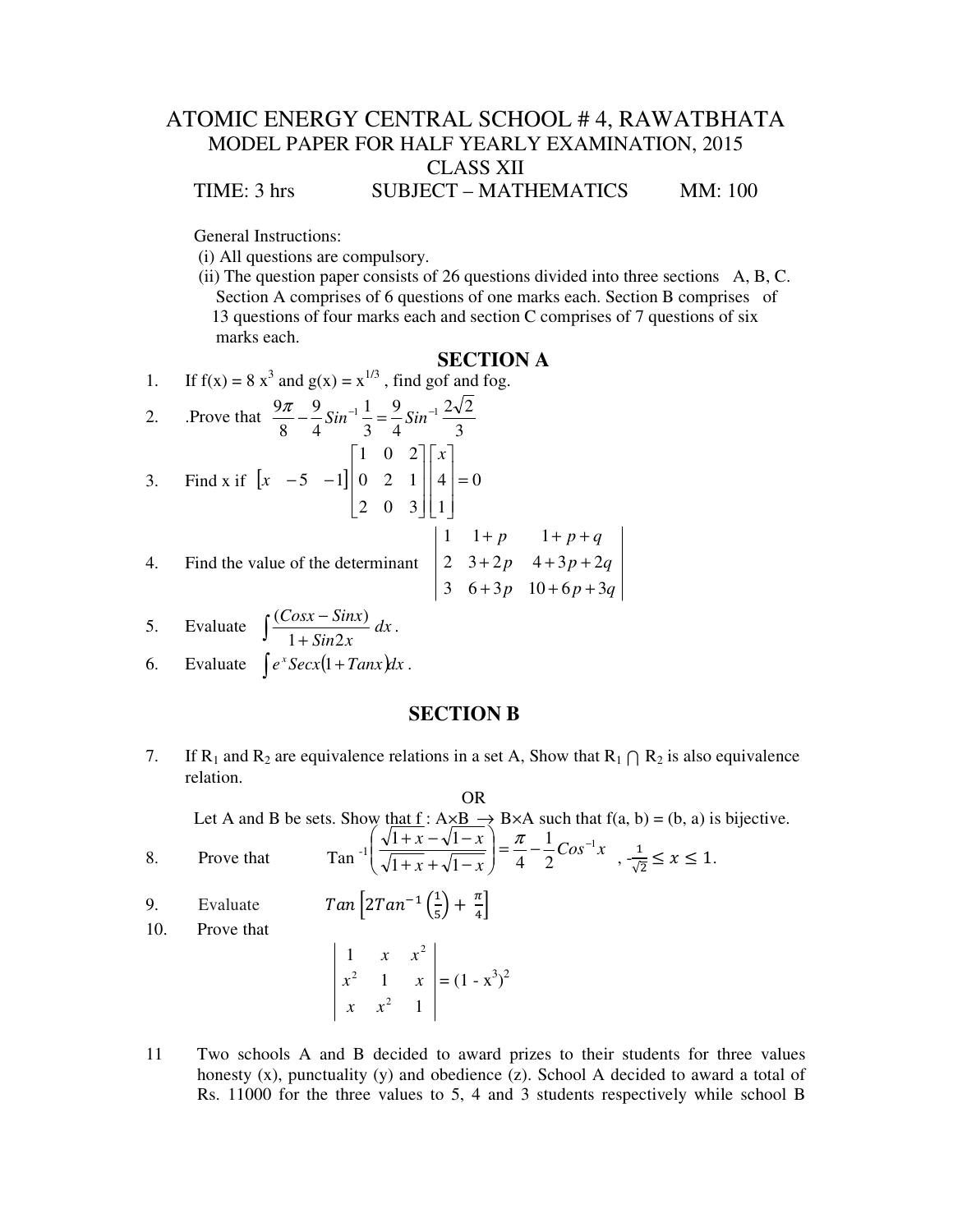decided to award Rs. 10700 for the three values to 4, 3 and 5 students respectively. If all the three prizes together amount to Rs. 2700, then.

 i. Represent the above situation by a matrix equation and form Linear equations using matrix multiplication.

 ii. Is it possible to solve the system of equations so obtained using matrices? iii. Which value you prefer to be rewarded most and why?

12. Let 
$$
A = \begin{bmatrix} 0 & -\tan\frac{\theta}{2} \\ \tan\frac{\theta}{2} & 0 \end{bmatrix}
$$
. Show that  $(I + A) = (I - A) \cdot \begin{bmatrix} \cos\theta & -\sin\theta \\ \sin\theta & \cos\theta \end{bmatrix}$   
\n13. Let  $f(x) = \begin{cases} \frac{b(1 - \sin x)}{(\pi - 2x)^2}, & \text{if } x > \frac{\pi}{2} \\ a & \text{if } x = \frac{\pi}{2} \\ \frac{1 - \sin^3 x}{3 \cos^2 x} & \text{if } x < \frac{\pi}{2} \end{cases}$ . If  $f(x)$  be a continuous function at  $x = \frac{\pi}{2}$ , find

a and b.

14. If 
$$
y = (x)^{\text{Cosx}} + (\text{Sinx})^{\text{Tanx}} \cdot \text{find } \frac{dy}{dx}
$$
  
OR

If x = a (Cos 
$$
\theta
$$
 +  $\theta$  Sin  $\theta$ ) and y = a (Sin  $\theta$  -  $\theta$  Cos  $\theta$ ), find  $\frac{dy}{dx}$   
15. If  $\sqrt{1-x^2} + \sqrt{1-y^2} = a(x-y)$ , prove that  $\frac{dy}{dx} = \sqrt{\frac{1-y^2}{1-x^2}}$ 

16. Sand is pouring from a pipe at the rate of  $12 \text{ cm}^3/\text{sec}$ . The falling sand forms a cone on the ground in such a way that the height of the cone is always one-sixth of the radius of the base. How fast is the height of the sand cone increasing when the height is 4 cm? OR

Using differentials, find the approximate value of  $\sqrt{0.037}$ 

17. Evaluate  $\int \frac{\sqrt{x^2+1} \left[ Log(x^2+1) - 2Logx \right]}{4} dx$  $\int \frac{\sqrt{x^2+1} \left[ Log(x^2+1) - 2Log(x)}{x^4}$ 4  $\frac{2}{4}+1\left[Log(x^2+1)-2Logx\right]_{dx}$ . OR Evaluate ∫  $-2(x \frac{+2}{2}$  dx  $(x-2)(x)$ *x*  $(x-2)(x-3)$ 2

18. Evaluate 
$$
\int \frac{Sinx + Cosx}{9 + 16Sin 2x} dx
$$

19. Evaluate 
$$
\int_{0}^{\pi} \frac{x}{a^2 \cos^2 x + b^2 \sin^2 x} dx
$$

### **SECTION C**

20. Let  $f : \mathbb{N} \to \mathbb{R}$  be a function defined as  $f(x) = 4x^2 + 12x + 15$ . Show that  $f : \mathbb{N} \to \mathbb{S}$ , where, S is the range of *f*, is invertible. Find the inverse of *f*.